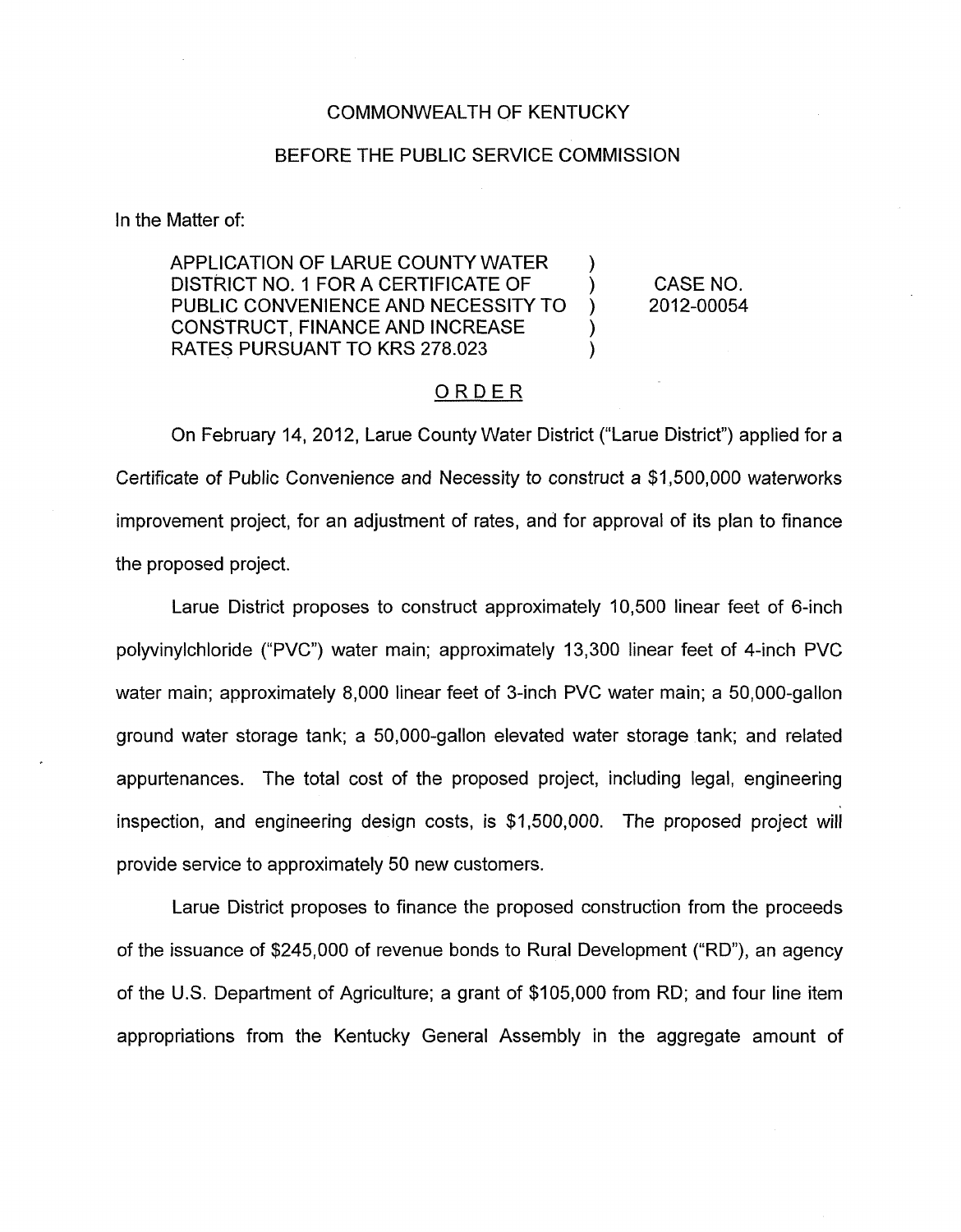$$1,150,000<sup>1</sup>$  The proposed bonds will mature over a 40-year period and accrue interest at a rate not to exceed 3.25 percent per annum. Under the proposed rates, an average residential customer who uses 5,000 gallons of water monthly will experience an increase of 16.32 percent in his or her monthly bill.

Larue District has submitted its application pursuant to KRS 278.023. Notwithstanding KRS 278.020(1), KRS 278.180, KRS 278.190, and KRS 278.300, KRS 278.023 requires the Commission to accept agreements between water districts and RD regarding construction projects, and to issue the necessary orders to implement the terms of such agreements within 30 days of satisfactory completion of the minimum filing requirements.

KRS 278.023 does not grant the Commission any discretionary authority to modify or reject any portion of the agreement between RD and Larue District, or to defer the issuance of all necessary orders to implement the terms of that agreement. It further denies the Commission any authority to reject an application when the evidence of record indicates that a water district's proposed facilities will result in the wasteful duplication of facilities or excessive investment, or its proposed rates are unfair, unjust, or unreasonable.

Larue District's application met the minimum filing requirements of KRS 278.023 on February 14, 2012. The Commission, therefore, is not able to review this application using the same standards that are used for applications that are not filed pursuant to KRS 278.023.

<sup>&</sup>lt;sup>1</sup> The four appropriations involve projects WX21123006 (\$450,000), WX21123007 (\$300,000), WX21123016 (\$250,000), and WX21179003 (\$1 50,000). The Kentucky General Assembly authorized these appropriations in its 2008 Session. 2008 Ky.Acts, ch. 191.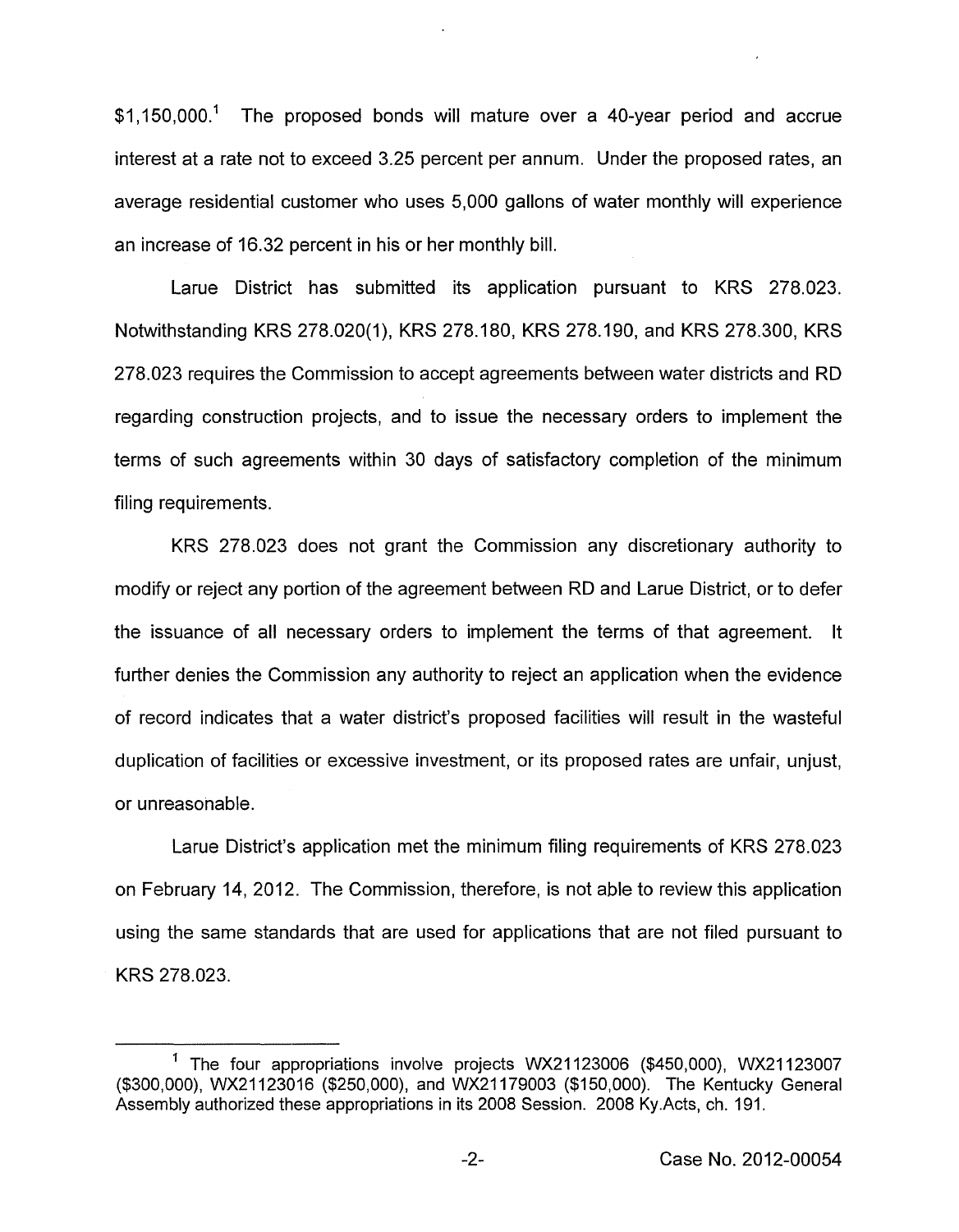IT IS THEREFORE ORDERED that:

I. Larue District is granted a Certificate of Public Convenience and Necessity for the proposed construction project.

2. Larue District's proposed plan of financing is accepted.

3. Larue District is authorized to issue \$245,000 of its Waterworks Revenue Bonds, at an interest rate not exceeding 3.25 percent per annum, maturing over 40 years.

4. The proceeds from the proposed bond issuance shall be used only for the purposes specified in Larue District's application.

5. Notwithstanding ordering paragraph 4, if surplus funds remain after the approved construction has been completed, Larue District may use such surplus to construct additional plant facilities if RD approves of the use and the additional construction will not result in a change in Larue District's rates for service. Larue District shall provide written notice of this additional construction in accordance with 807 KAR 5:069, Section 3.

6. Larue District shall file a copy of the "as-built" drawings and a certified statement from the engineer that the construction has been satisfactorily completed in accordance with the contract plans and specifications within 60 days of substantial completion of the construction certified herein.

*7.* Larue District shall require the construction to be inspected under the general supervision of a professional engineer with a Kentucky registration in civil or mechanical engineering to ensure that the construction work is done is accordance with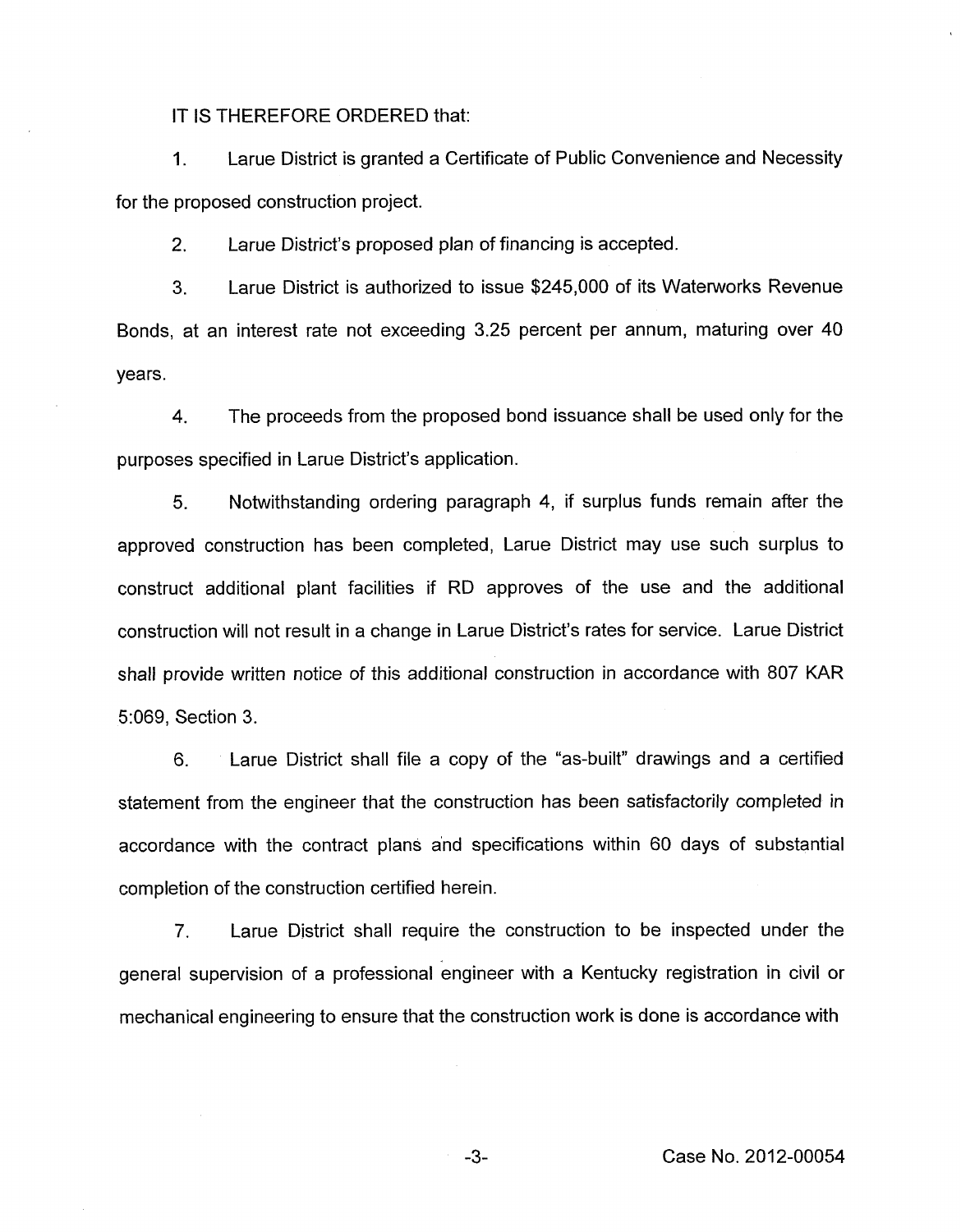the contract drawings and specifications and in conformance with the best practices of the construction trades involved in the project.

8. Larue District shall monitor the adequacies of the expanded water distribution system after construction. If the level of service is inadequate or declining or the pressure to any customer is outside the requirements of 807 KAR 5:066, Section 5(1), Larue District shall take immediate action to maintain the level of service in conformance with the regulations of the Commission.

9. Larue District shall notify the Commission in writing one week prior to the actual start of construction and at the 50 percent completion point.

IO. The rates set forth in the Appendix to this Order are approved for service that Larue District renders on and after the date of this Order.

11. Within 30 days of the date of this Order, Larue District shall file with the Commission revised tariff sheets that set forth the rates contained in the Appendix to this Order.

12. Any documents filed in the future pursuant to ordering paragraphs 5, 6 and 9 of this Order shall reference this case number and shall be retained in the utility's general correspondence file.

Nothing contained herein shall be deemed a warranty of the Commonwealth of Kentucky, or any agency thereof, of the financing herein accepted.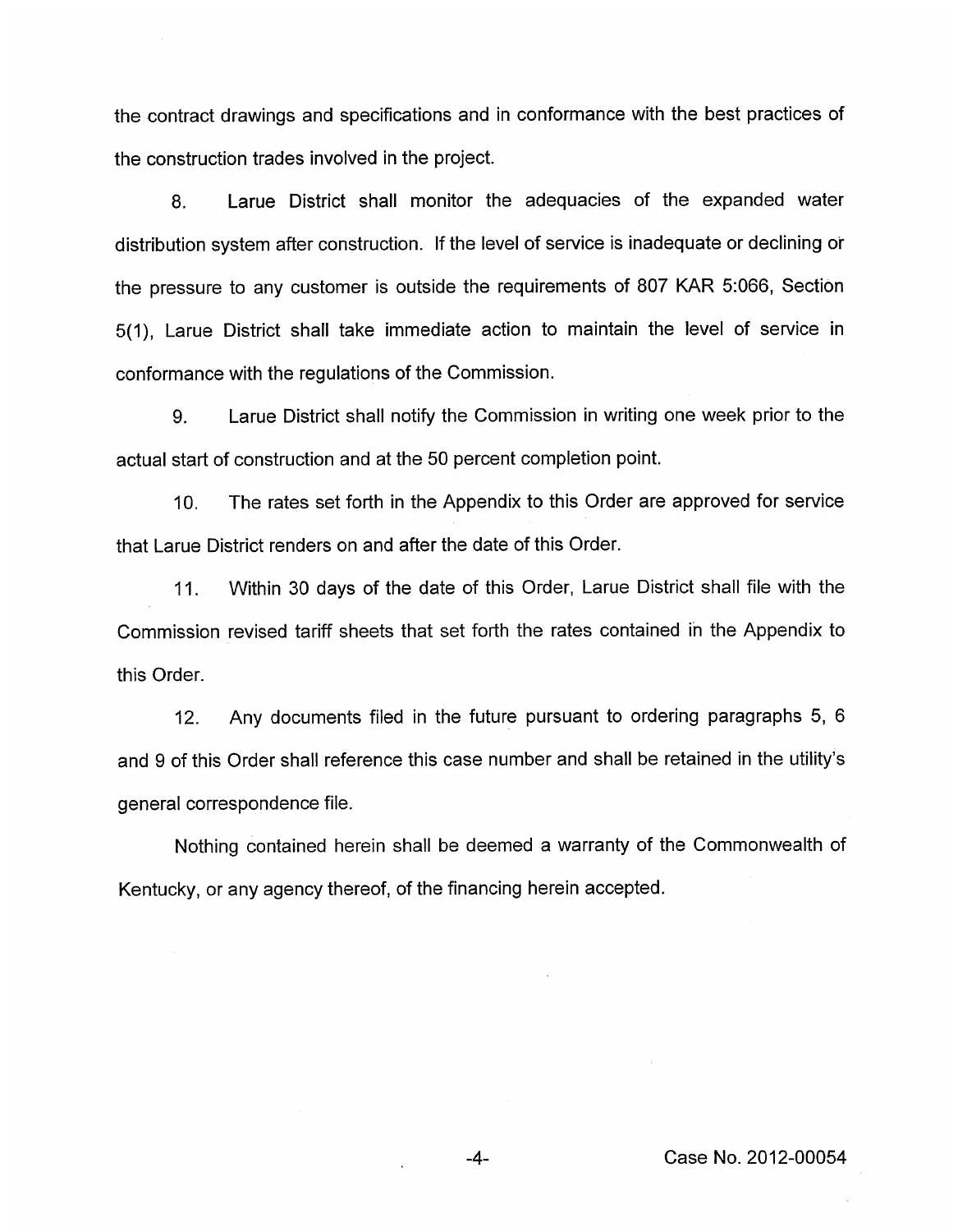By the Commission



ATTEST: Executive Director

Case No. 2012-00054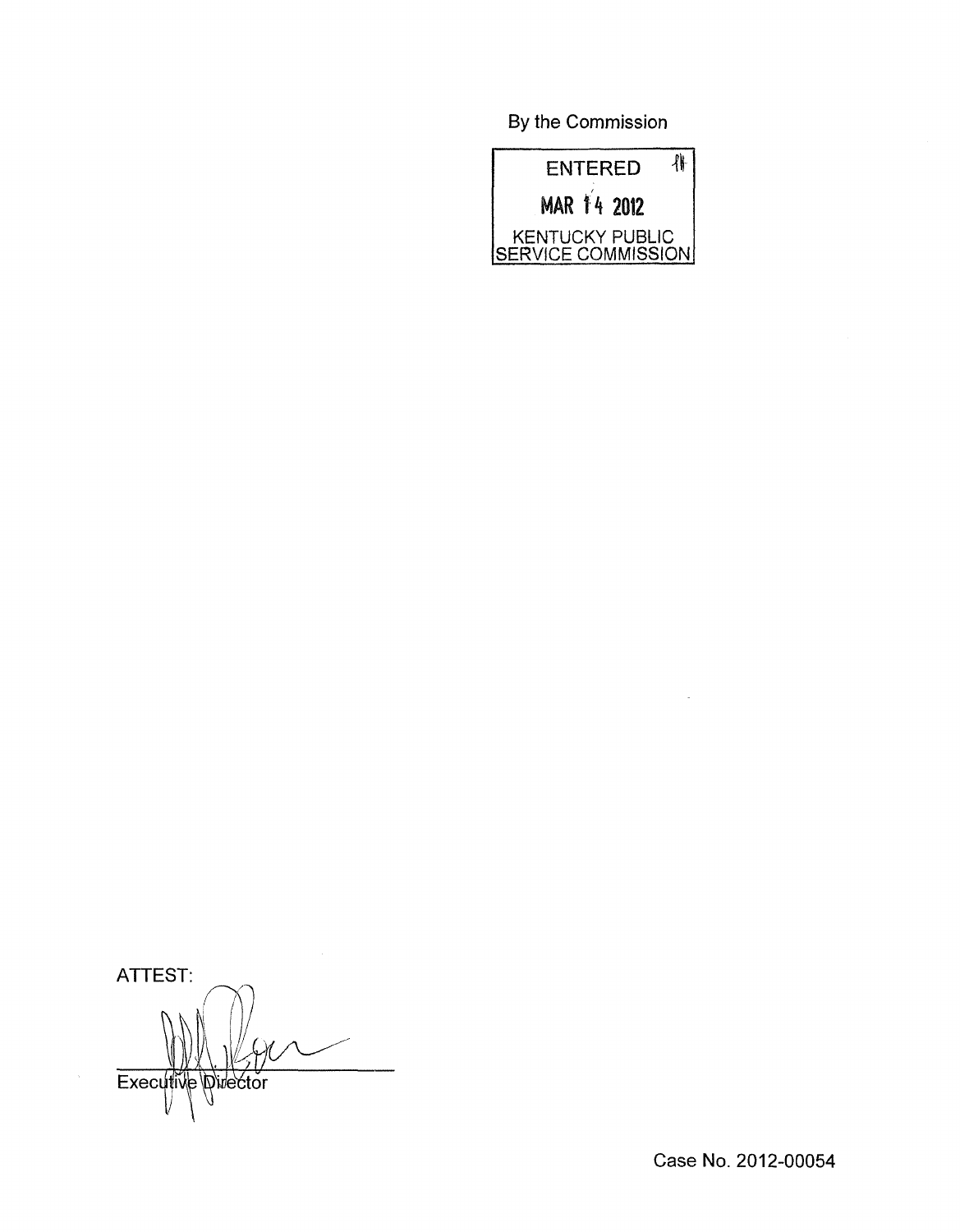### APPENDIX

## APPENDIX TO AN ORDER OF THE KENTUCKY P COMMISSION IN CASE NO. 2012-00054 DATED

The following rates and charges are prescribed for the customers in the area served by Larue County Water District No. I. All other rates and charges not specifically mentioned herein shall remain the same as those in effect under authority of the Commission prior to the effective date of this Order

# Monthly Water Rates

| $5/8 \times 3/4$ Inch Meter |          |        |                |          |                        |
|-----------------------------|----------|--------|----------------|----------|------------------------|
|                             | First    | 1,000  | Gallons        | \$14.93  | Minimum Bill           |
|                             | Next     |        | 4,000 Gallons  |          | 6.62 Per 1,000 Gallons |
|                             | Next     |        | 5,000 Gallons  | 5.86     | Per 1,000 Gallons      |
|                             | All Over |        | 10,000 Gallons | 4.69     | Per 1,000 Gallons      |
| 3/4 Inch Meter              |          |        |                |          |                        |
|                             | First    | 3,000  | Gallons        | \$28.16  | Minimum Bill           |
|                             | Next     |        | 2,000 Gallons  | 6.62     | Per 1,000 Gallons      |
|                             | Next     |        | 5,000 Gallons  | 5.86     | Per 1,000 Gallons      |
|                             | All Over |        | 10,000 Gallons | 4.69     | Per 1,000 Gallons      |
| 1 Inch Meter                |          |        |                |          |                        |
|                             | First    | 5,000  | Gallons        | \$41.40  | Minimum Bill           |
|                             | Next     |        | 5,000 Gallons  | 5.86     | Per 1,000 Gallons      |
|                             | All Over |        | 10,000 Gallons | 4.69     | Per 1,000 Gallons      |
| 1 1/2 Inch Meter            |          |        |                |          |                        |
|                             | First    |        | 10,000 Gallons | \$70.68  | Minimum Bill           |
|                             | All Over |        | 10,000 Gallons | 4.69     | Per 1,000 Gallons      |
| 2 Inch Meter                |          |        |                |          |                        |
|                             | First    | 20,000 | Gallons        | \$117.56 | Minimum Bill           |
|                             | All Over |        | 20,000 Gallons | 4.69     | Per 1,000 Gallons      |